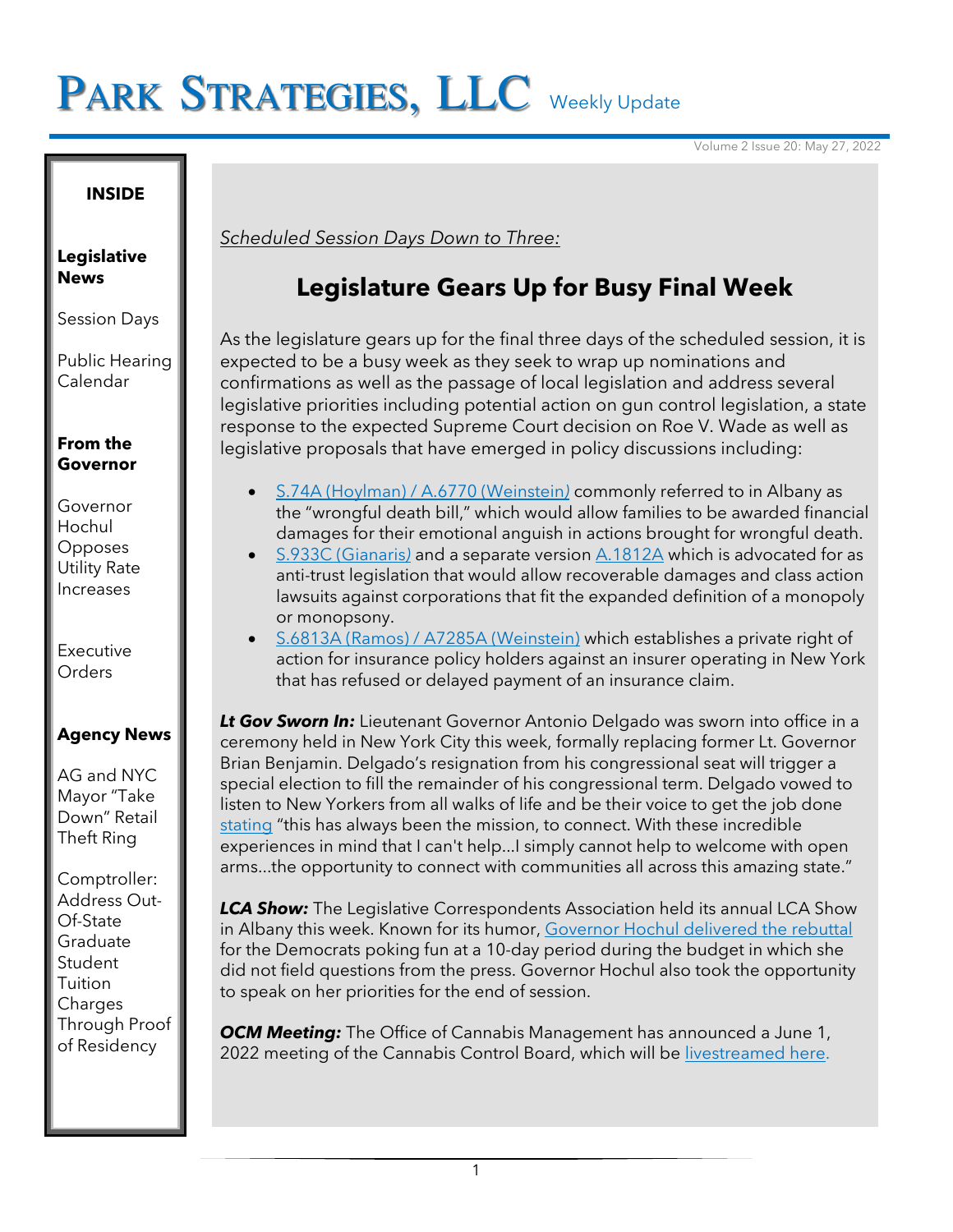# **PSLLC** Weekly Update Volume 2 Issue 20:



# **Legislative News**

## **Legislative Activity**

The Legislature is scheduled to be in session three days next week on the 31st, 1st, 2nd (the *2022 Legislative Calendar* can be accessed [here\)](https://www.nyassembly.gov/leg/docs/sessioncalendar_2022.pdf). There were 429 bills passed this week. Of particular note was:

~ [S.8435 \(Comrie\) / A8449 \(Paulin\)](https://www.nysenate.gov/legislation/bills/2021/s8435) which requires certain companies and corporations to report data related to the gender, race, and ethnicity of their employees with the NY Secretary of State.

The Senate Finance Committee met today (Friday, May 27) to consider a range of nominations. The committee announcement is [here.](https://www.nysenate.gov/calendar/meetings/finance/may-27-2022/finance-meeting)

## **Public Hearings**

There are no upcoming public hearings scheduled at this time.

The complete public hearing calendar can always be accessed [here.](https://www.nyassembly.gov/leg/?sh=hear)

## **From the Governor**

## **Governor Opposes Utility Rate Hikes**

Governor Hochul [released a statement](https://www.governor.ny.gov/news/statement-governor-kathy-hochul-new-york-state-electric-and-gas-and-rochester-gas-electric)

opposing proposed rate increases for New York State Electric and Gas as well as Rochester Gas & Electric. The Governor indicated that the Public Service Commission is required to review the requests from the utilities that will impact more than 1.2 million consumers, however, she urged the PSC to conduct a very thorough review and implored them to consider the negative impact the rate increase would have on the consumer.

## **Executive Orders:**

While we expect that *the "Statewide Disaster Emergency Due to Healthcare Staffing Shortages (EO 4.8)"* will again be extended prior to expiring on May 30, no new statewide Executive Orders were issued this week, and likewise there were no extensions for existing statewide Executive Orders.